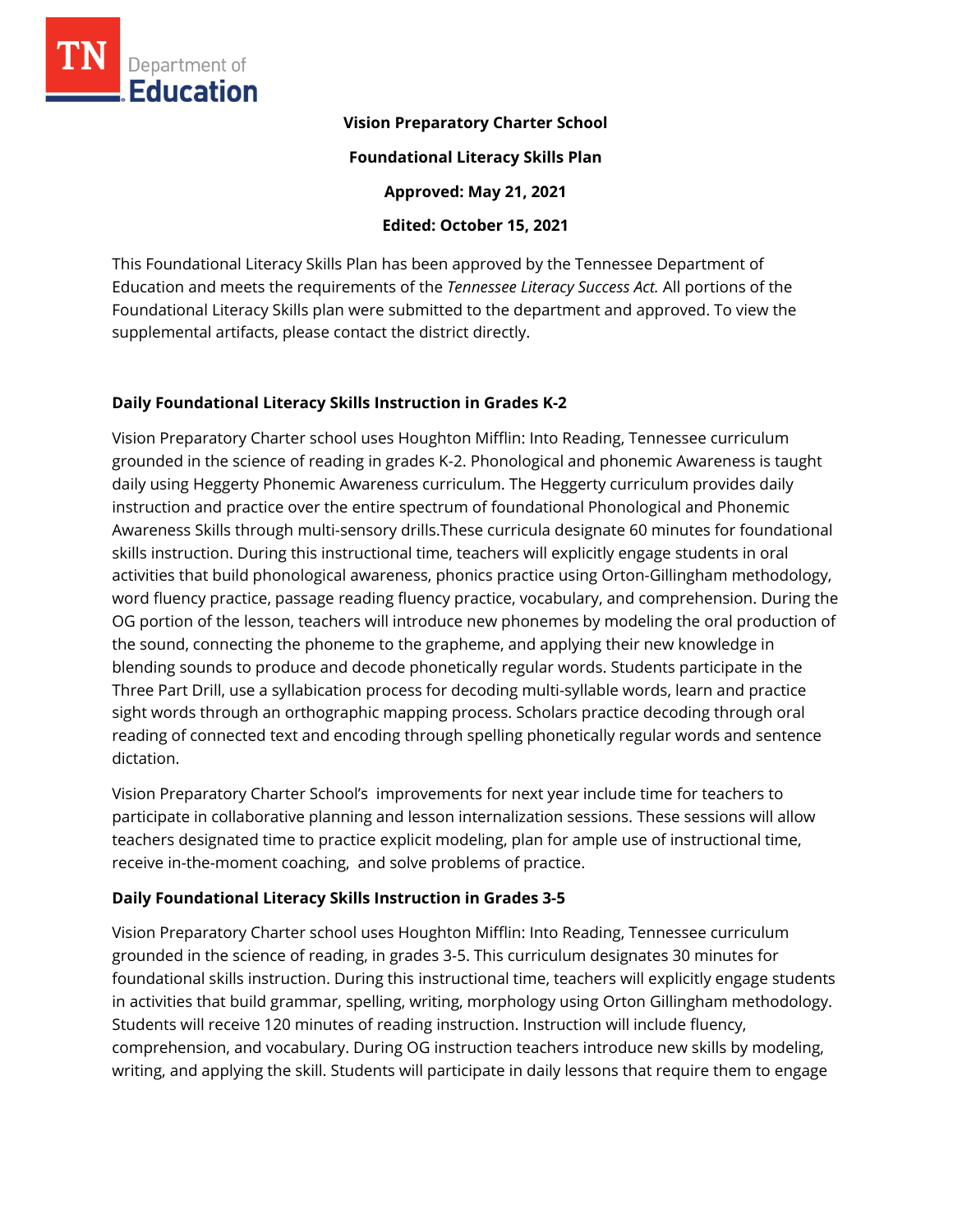Department of Education

with and comprehend complex text while applying their knowledge. Skills are embedded within the lesson. Foundational skills are embedded in all aspects of the 120 minute reading block.

Vision Preparatory Charter School's improvements for next year include time for teachers to participate in collaborative planning and lesson internalization sessions. These sessions will allow teachers designated time to practice explicit modeling, plan for ample use of instructional time, receive in-the-moment coaching, and solve problems of practice.

### **Approved Instructional Materials for Grades K-2**

Houghton Mifflin Harcourt - K-2, 4-5 Into Reading, Tennessee

## **Approved Instructional Materials for Grades 3-5**

Houghton Mifflin Harcourt - K-2, 4-5 Into Reading, Tennessee (Grades 4 and 5)

#### **Additional Information about Instructional Materials**

Grade 3 students will use Expeditionary Learning, and supplement with HMH: Into Reading. Grades 4 -5 will use Houghton Mifflin Harcourt: Into Reading

# **Universal Reading Screener for Grades K-5. This screener complies with RTI<sup>2</sup>and Say Dyslexia requirements.**

FastBridge Suite

### **Intervention Structure and Supports**

All scholars are screened using the Universal Screening measures indicated above three times per year. In the fall, the intervention team conducts diagnostic assessments to determine deficits and possible intervention placement. These results are shared with the administration and grade level teams during data team meetings where actual placement is determined using multiple sources of data. Scholars placed in TIer II interventions will receive 30 minutes of intervention per day, while scholars placed in Tier III interventions will receive 45 minutes of intervention daily. Intervention periods for each grade level are identified on the master school schedule. During this period (called WIN Time or What I Need Time), all scholars are working on areas in which they need to improve. Scholars who have been identified for Tier II or TIer III intervention receive researchbased instruction from a trained teacher based on their lowest skill area deficit. All scholars who are identified with foundational letter naming, letter sound, word reading, passage reading fluency, encoding, or rapid naming deficits are placed in Orton-Gillingham based interventions. These interventions and pedagogy are utilized to address characteristics of dyslexia. All interventionists working with scholars identified with these deficits are trained in Orton-Gillingham techniques through IMSE. If this program of intervention proves ineffective, a more intensive Orton-Gillingham based program such as 95% Group, Barton, LIPS, or Lively Letters may be implemented.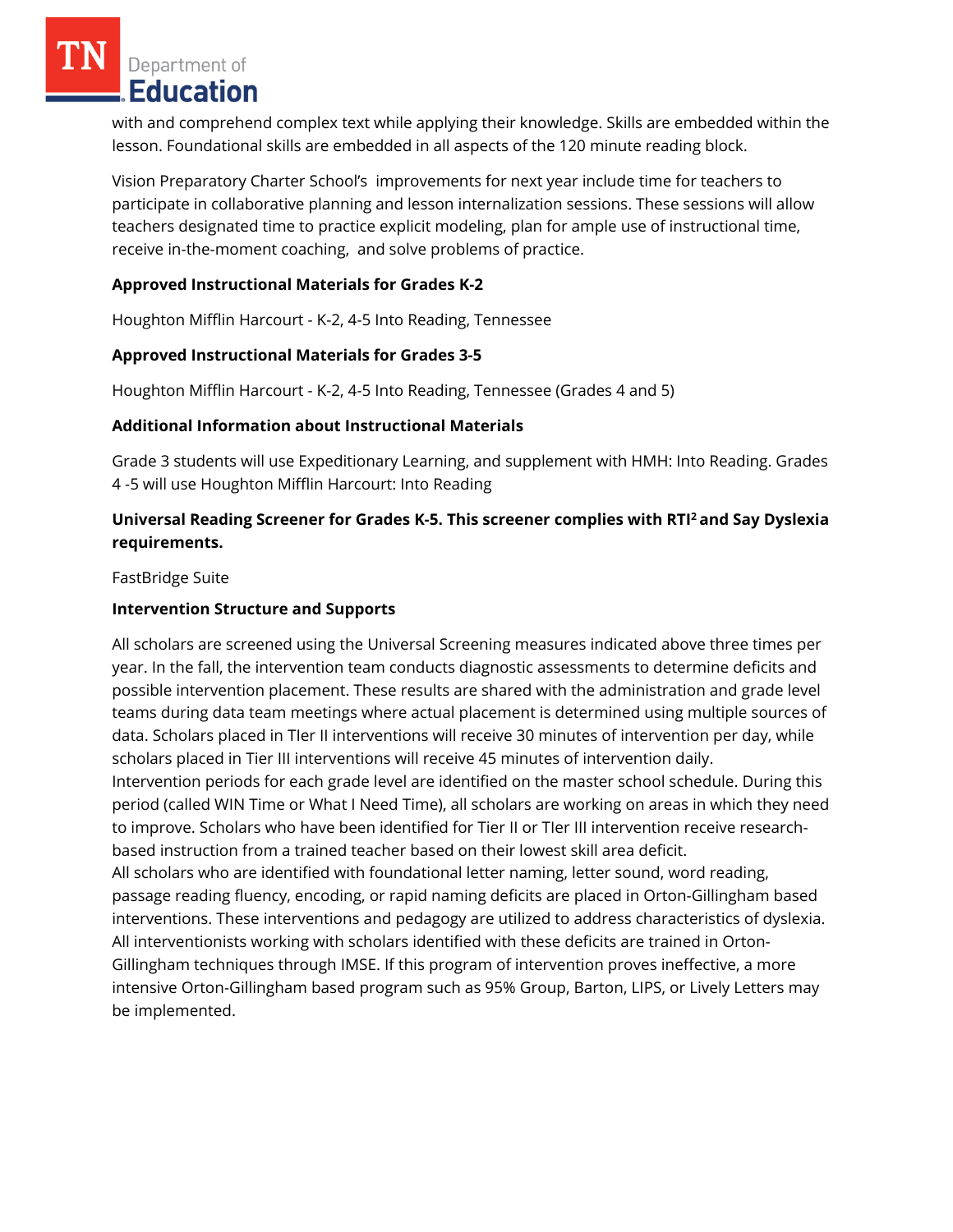For Phonological Awareness deficits (measured through progress in Phoneme Segmentation), the interventions consist of various Phonological Awareness and Phoneme Segmenting Drills developed by Heggerty, David Kilpatrick, and Marilyn Jager Adams.

For Passage Reading Fluency deficits, the HELPS Fluency program developed by researchers at North Carolina State University and materials from Achieve the Core are utilized in conjunction with the above IMSE Orton-Gillingham techniques for decoding multi-syllabic words.

While vocabulary deficits are not addressed through tiered intervention, they are addressed through differentiated small group instruction and as a part of tiered intervention in comprehension. Intervention in comprehension is provided through explicit comprehension strategy instruction using IReady Toolbox as the primary intervention.

Every 4 - 4 ½ weeks, the data team meets to examine student progress. When a scholar is not showing progress, the team determines if change is necessary and makes decisions about what change is appropriate. A change can be made in instruction, intervention, intensity/level, time of day, or instructor. The data is examined for adequate progress, attendance, fidelity of intervention, adequate progress monitoring, and trends of data points.

### **Parent Notification Plan/Home Literacy Reports**

Every family will receive a letter after each benchmark report. The letter will entail student progress and a copy of the scholar's benchmark report. Benchmarking occurs three times a year for all K-5 students. Benchmarking will occur in the fall, winter, and spring. Parents are notified by letter if their child has been identified as "at risk" and requiring intervention immediately after the first data team meeting where universal screening results are examined. The scholar's scores are communicated through parent friendly reports that provide a clear explanation of the scholar's skill gaps and intervention needs. The letter indicates skill deficits, the specific deficit identified for intervention, and the amount of time each day the student will receive services. For scholars needing intervention in foundational literacy skills, the letter also includes a description of the importance of being able to read at grade level by the end of 3rd grade and recommendations for supporting their child's reading instruction at home.

Grade Level Data Team meetings are held monthly (at least every 23 days) to discuss and make decisions about scholar progress and placement. Parents are informed of progress or lack of progress after each data team meeting and any changes in intervention placement. Beginning next year, parents will also receive the Home-School Connection Newsletter included with the new literacy curriculum at the beginning of each module. The newsletter describes the skills being covered in the module and will provide other information to assist parents in supporting their child's reading instruction at home. The newsletter will also include no-cost activities for families to support home learning.